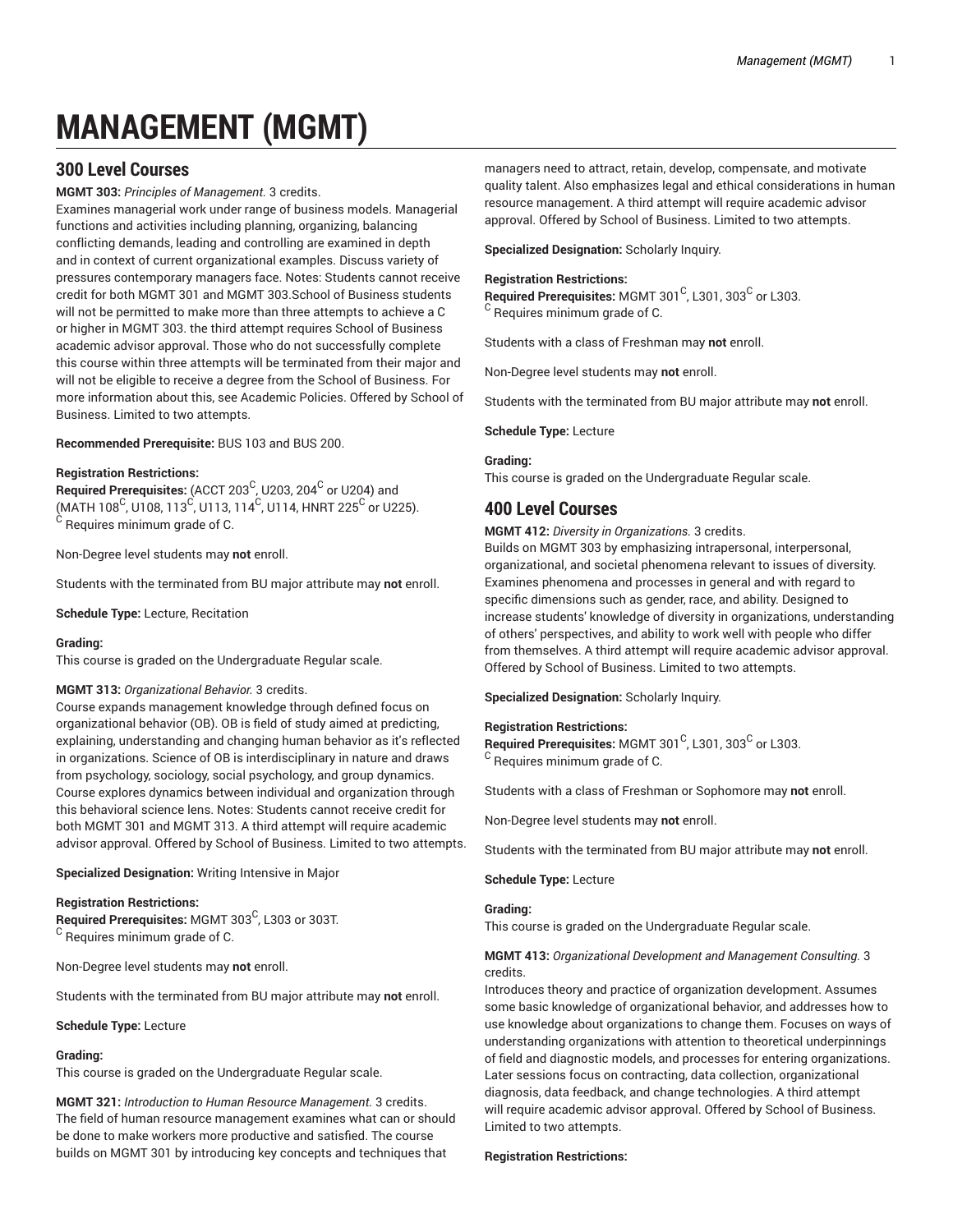$\bm{\mathsf{Required} }$  Prerequisites: MGMT 301 $^{\complement}$ , L301, 303 $^{\complement}$  or L303.  $^{\rm C}$  Requires minimum grade of C.

Students with a class of Freshman or Sophomore may **not** enroll.

Non-Degree level students may **not** enroll.

Students with the terminated from BU major attribute may **not** enroll.

#### **Schedule Type:** Lecture

#### **Grading:**

This course is graded on the Undergraduate Regular scale.

**MGMT 421:** *Advanced Human Resource Management.* 3 credits. Builds on MGMT 321 by using a case-based approach to deepen understanding of HRM practices. Students conduct projects requiring application of strategic HR processes. Includes discussion of advanced topics not thoroughly covered in MGMT 321. Relevant for management majors, particularly those seeking a human resource management career. Helps prepare for SHRM Professional in Human Resources certification exam. A third attempt will require academic advisor approval. Offered by School of Business. Limited to two attempts.

# **Registration Restrictions:**

 $\mathsf{\mathsf{Required\ Pre}}$  recequisites: (MGMT 301 $^\mathsf{C}$ , L301, L303 or 303 $^\mathsf{C}$ ) and (MGMT 321 $^{\circ}$ ).  $^{\rm C}$  Requires minimum grade of C.

Students with a class of Freshman or Sophomore may **not** enroll.

Non-Degree level students may **not** enroll.

Students with the terminated from BU major attribute may **not** enroll.

#### **Schedule Type:** Lecture

#### **Grading:**

This course is graded on the Undergraduate Regular scale.

**MGMT 431:** *The Legal Environment for Employee and Labor Relations.* 3 credits.

Examines the legal aspects of employee and labor relations from a managerial perspective. Topics include the employment at will doctrine; wrongful discharge; federal and state employment discrimination legislation; and regulation of employee welfare. Includes lectures, cases, and readings. A third attempt will require academic advisor approval. Offered by School of Business. Limited to two attempts.

#### **Registration Restrictions:**

 $\mathsf{\textbf{Required} Prerequires: BULE 302}^\mathsf{C}$ , L302, 303 $^\mathsf{C}$  or L303.  $\rm ^C$  Requires minimum grade of C.

Students with a class of Freshman or Sophomore may **not** enroll.

Non-Degree level students may **not** enroll.

Students with the terminated from BU major attribute may **not** enroll.

#### **Schedule Type:** Lecture

#### **Grading:**

This course is graded on the Undergraduate Regular scale.

# **MGMT 441:** *International Strategy.* 3 credits.

Course focuses on seven inter-related pillars underpinning international strategy and these areas are: global environment and marketplace,

global competitiveness and manufacturing including role of USA, global macroeconomics and financial infrastructure, global management approaches and management of transnational firms, new forces that shape global strategy, and globalization lessons learned and its limitations. A third attempt will require academic advisor approval. Offered by School of Business. Limited to two attempts.

## **Registration Restrictions:**

**Required Prerequisites: MGMT 301<sup>C</sup>, 303<sup>C</sup>, L301, L303, 301T or 303T.**  $\rm ^C$  Requires minimum grade of C.

Non-Degree level students may **not** enroll.

Students with the terminated from BU major attribute may **not** enroll.

**Schedule Type:** Lecture

#### **Grading:**

This course is graded on the Undergraduate Regular scale.

**MGMT 451:** *Introduction to Entrepreneurship.* 3 credits. Provides students an introduction to key concepts, methods, and frameworks of innovation and entrepreneurship. The experiential component of the course will be supplemented by readings, written work and presentations, and classroom discussion. The course will explore and explain the importance of entrepreneurship, entrepreneurs, and their firms in addition to allowing students to experiment with various entrepreneurial concepts and activities. A third attempt will require academic advisor approval. Offered by School of Business. Limited to two attempts.

# **Registration Restrictions:**

Required Prerequisites: MGMT 301<sup>C</sup>, L301, 303<sup>C</sup> or L303.  $\rm ^C$  Requires minimum grade of C.

Students with a class of Freshman or Sophomore may **not** enroll.

Non-Degree level students may **not** enroll.

Students with the terminated from BU major attribute may **not** enroll.

**Schedule Type:** Lecture

# **Grading:**

This course is graded on the Undergraduate Regular scale.

#### **MGMT 452:** *Experiential Entrepreneurship.* 3 credits.

Provides students opportunity to experience entrepreneurship at advanced level through hands on development of a new firm, product or service. Students identify an innovative opportunity to work on or will work with local startup or organization developing innovative new product or service. Focuses on opportunity recognition and execution and introduces students to day to day experience of innovators and entrepreneurs. A third attempt will require academic advisor approval. Offered by School of Business. Limited to two attempts.

#### **Registration Restrictions:**

 $\mathsf{\mathsf{Required\ Pre} }$  reguisites: MGMT 451  $^\mathsf{C}$ , MBUS 304  $^\mathsf{C}$ , IT 495  $^\mathsf{C}$  or MGMT L451.  $^{\rm C}$  Requires minimum grade of C.

Students with the terminated from BU major attribute may **not** enroll.

**Schedule Type:** Lecture

# **Grading:**

This course is graded on the Undergraduate Regular scale.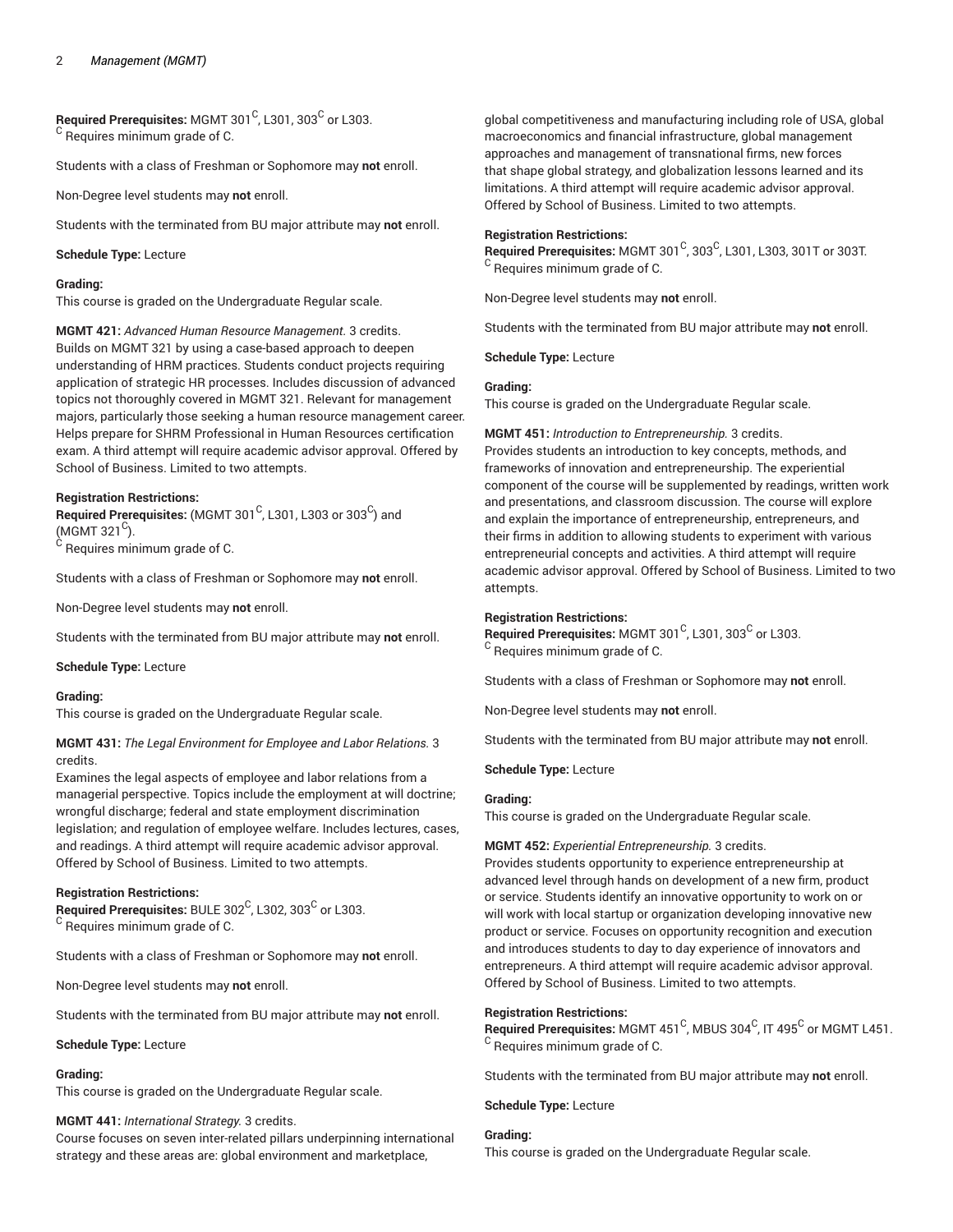# **MGMT 453:** *Starting a Business.* 3 credits.

Examines the paths to small business ownership, including starting an enterprise or purchasing an existing business. Focus will be on franchising and licensing, as well as family-run enterprises. Students will gain a broad understanding of location choice, facilities and layout, in addition to the legal issues associated with small business creation. Harvesting and exiting options will also be explored. A third attempt will require academic advisor approval. Offered by School of Business. Limited to two attempts.

## **Registration Restrictions:**

 $\bf{Required \textit{Prerequisite:} \textbf{MGMT 301}^C}$ , L301 $\rm{^C, 303^C, 1303^C, MBUS\ 304^C}$  or IT 495 $^{\circ}$ .

 $^{\rm C}$  Requires minimum grade of C.

**Schedule Type:** Lecture

#### **Grading:**

This course is graded on the Undergraduate Regular scale.

#### **MGMT 454:** *Social Impact and Entrepreneurship.* 3 credits.

This course takes a business-oriented multidisciplinary case study approach to exploring the growing field of social innovation and enterprise: that is, the course investigates the historical context of social entrepreneurship, methods and models of social enterprises, marketing social innovation, limits of market-based models, skills needed to tackle wicked problems, and quantitative methods for assessing and measuring impact. A third attempt will require academic advisor approval. Offered by School of Business. Limited to two attempts.

# **Registration Restrictions:**

 $\mathsf{\mathsf{Required} Prerequires: MGMT\,301}^\mathsf{C}$ , 303 $^\mathsf{C}$  or MBUS 304 $^\mathsf{C}$ .  $^{\rm C}$  Requires minimum grade of C.

#### **Schedule Type:** Lecture

#### **Grading:**

This course is graded on the Undergraduate Regular scale.

**MGMT 461:** *Cross Cultural and Global Management.* 3 credits. Explores theory and practice of managing culturally diverse organizations in domestic and international contexts. Topics include management customs and practices in different world regions, cross-cultural communication and learning, and the developing culturally and internationally sophisticated employees and managers. A third attempt will require academic advisor approval. Offered by School of Business. Limited to two attempts.

#### **Registration Restrictions:**

 $\mathsf{\mathsf{Required\ Pre}}$ recquisites: MGMT 301 $^\mathsf{C}$ , L301, 303 $^\mathsf{C}$  or L303.  $^{\rm C}$  Requires minimum grade of C.

Students with a class of Freshman or Sophomore may **not** enroll.

Non-Degree level students may **not** enroll.

Students with the terminated from BU major attribute may **not** enroll.

**Schedule Type:** Lecture

#### **Grading:**

This course is graded on the Undergraduate Regular scale.

**MGMT 462:** *Honors Seminar in Management (Topic Varies).* 3 credits. Topic and format vary. In-depth study of topic of interest to managers and organizations. Notes: Enrollment limited and competitive. A third attempt

will require academic advisor approval. Offered by School of Business. Limited to two attempts.

**Recommended Prerequisite:** Invitation of professor.

#### **Registration Restrictions:**

Students with a class of Freshman or Sophomore may **not** enroll.

Non-Degree level students may **not** enroll.

Students with the terminated from BU major attribute may **not** enroll.

#### **Schedule Type:** Lecture

## **Grading:**

This course is graded on the Undergraduate Regular scale.

**MGMT 463:** *Negotiations in Organizations.* 3 credits.

Focuses on theory, processes, and practice of negotiation within and across organizations, including attention to ethical issues. Explores systematic ways to increase quality of negotiated agreements, including methods of preparation and use of rational assumption, bidding and decision criteria. Format includes negotiation exercises, lecture, and discussion. A third attempt will require academic advisor approval. Offered by School of Business. Limited to two attempts.

#### **Registration Restrictions:**

 $\mathsf{\mathsf{Required}~Prerequires:~MGMT~301}^\mathsf{C}$ , L301, 303 $^\mathsf{C}$  or L303.  $^{\rm C}$  Requires minimum grade of C.

Students with a class of Freshman or Sophomore may **not** enroll.

Non-Degree level students may **not** enroll.

Students with the terminated from BU major attribute may **not** enroll.

#### **Schedule Type:** Lecture

#### **Grading:**

This course is graded on the Undergraduate Regular scale.

**MGMT 464:** *Teamwork and Interpersonal Skills.* 3 credits. Focuses on intensive development of high professional-level skill set for collaboration and leadership in contemporary environments. Builds on content introduced in MGMT 301, 312. Attention to developing personal leadership capabilities, collaborating in traditional and virtual environments, improving group processes, project management, tolerating ambiguity, improving communication, creative problem solving, time management, coaching, and empowering employees. A third attempt will require academic advisor approval. Offered by School of Business. Limited to two attempts.

#### **Registration Restrictions:**

Required Prerequisites: MGMT 301<sup>C</sup>, L301, 303<sup>C</sup> or L303.  $\rm ^C$  Requires minimum grade of C.

Students with a class of Freshman or Sophomore may **not** enroll.

Non-Degree level students may **not** enroll.

Students with the terminated from BU major attribute may **not** enroll.

**Schedule Type:** Lecture

# **Grading:**

This course is graded on the Undergraduate Regular scale.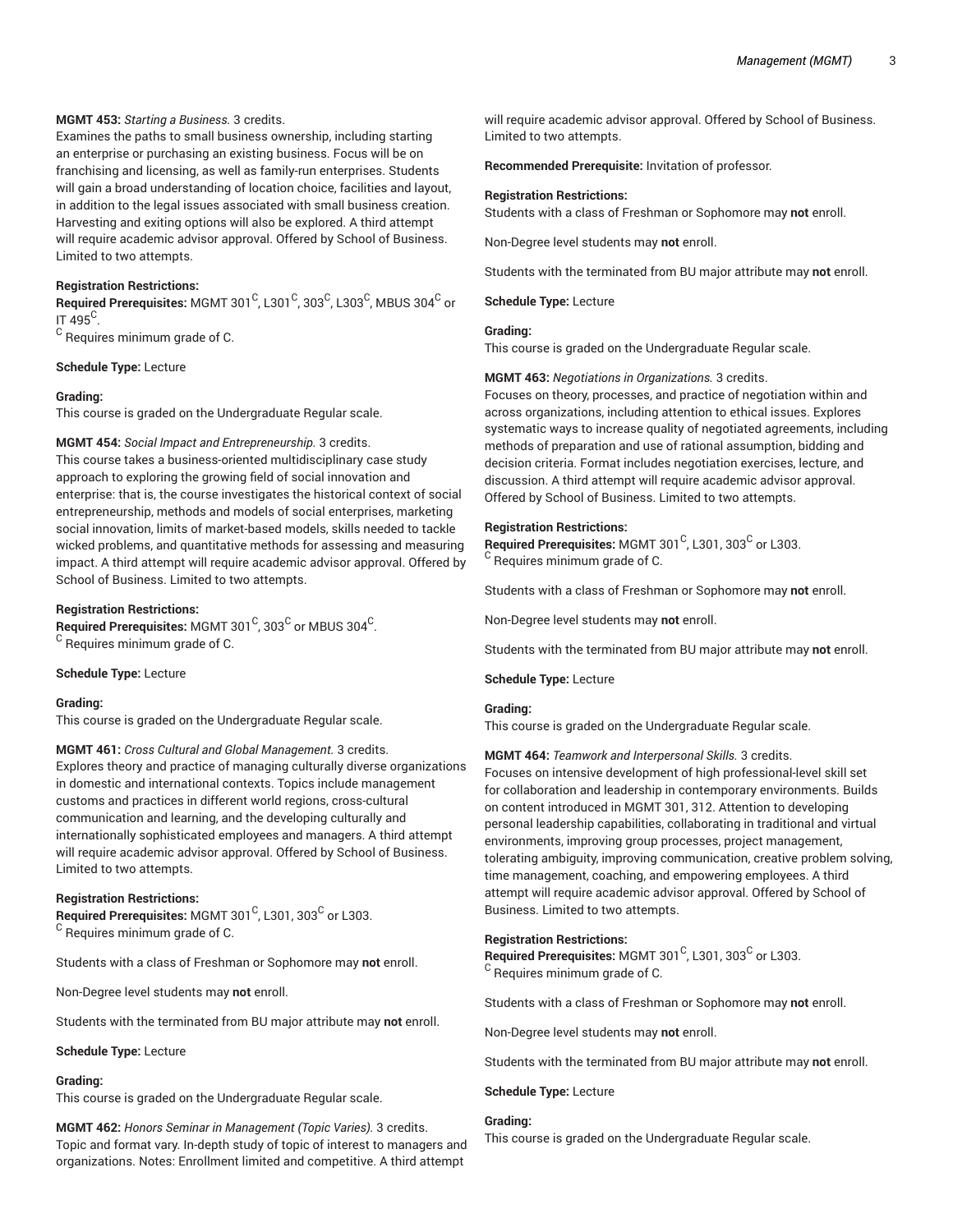# **MGMT 471:** *Competitive Strategy.* 3 credits.

Explores industry structures and competitive behavior of firms. Attention to how firm uses tangible, intangible, and human resources to develop sustainable competitive advantage, and how competitors interact in marketplace. Introduces tools and concepts to analyze industry dynamics and competitive interactions of firms in these industries. A third attempt will require academic advisor approval. Offered by School of Business. Limited to two attempts.

#### **Registration Restrictions:**

 $\mathsf{\mathsf{Required\ Pre}}$ recquisites: MGMT 301 $^\mathsf{C}$ , L301, 303 $^\mathsf{C}$  or L303.  $^{\rm C}$  Requires minimum grade of C.

Students with a class of Freshman or Sophomore may **not** enroll.

Non-Degree level students may **not** enroll.

Students with the terminated from BU major attribute may **not** enroll.

**Schedule Type:** Lecture

#### **Grading:**

This course is graded on the Undergraduate Regular scale.

# **MGMT 491:** *Current Topics in Management.* 3 credits.

Advanced study of management concepts and selected topics. Incorporates intensive analysis of management problems of long-term strategic significance or current urgency for organizational planning and operations. Includes significant contemporary research findings. Offered by School of Business. May be repeated within the degree for a maximum 6 credits.

#### **Registration Restrictions:**

Required Prerequisites: MGMT 312<sup>C</sup>, 313<sup>C</sup>, L312 or L313.  $^{\rm C}$  Requires minimum grade of C.

Students with a class of Freshman or Sophomore may **not** enroll.

Non-Degree level students may **not** enroll.

Students with the terminated from BU major attribute may **not** enroll.

**Schedule Type:** Lecture

#### **Grading:**

This course is graded on the Undergraduate Regular scale.

# **MGMT 492:** *Internship in Management.* 3 credits.

Opportunity to gain practical, professional experience in conjunction with academic development. An internship is an important part of academic and career preparation. May be used as elective credit, but may not be repeated. Notes: No more than 6 credits of School of Business internship coursework (BUS 492 or MGMT 492) can be applied towards a student's 120 (BU) degree applicable credits. Students must receive departmental approval in order to register for this course; please contact the School of Business Office of Career Services for internal eligibility requirements. Offered by School of Business. May be repeated within the degree for a maximum 6 credits. Equivalent to ACCT 492, BUS 492, FNAN 492, MIS 492, MKTG 492, OM 492, OSCM 492.

**Recommended Prerequisite:** 75 credit hours

# **Registration Restrictions:**

Required Prerequisites: MGMT 301<sup>B-</sup> or 303<sup>B-</sup>.

B- Requires minimum grade of B-.

Students with a class of Freshman or Sophomore may **not** enroll.

Non-Degree level students may **not** enroll.

Students with the terminated from BU major attribute may **not** enroll.

#### **Schedule Type:** Internship

## **Grading:**

This course is graded on the Undergraduate Regular scale.

## **MGMT 499:** *Independent Study.* 1-3 credits.

Research and analysis of selected problems or topics in management must be arranged with instructor and approved in writing by associate dean for undergraduate programs. Notes: Written report required. Offered by School of Business. May be repeated within the term for a maximum 6 credits.

**Recommended Prerequisite:** Management majors with at least 9 upperlevel management credit hours.

#### **Registration Restrictions:**

Students with a class of Freshman or Sophomore may **not** enroll.

Non-Degree or Washington Consortium level students may **not** enroll.

Students with the terminated from BU major attribute may **not** enroll.

**Schedule Type:** Independent Study

#### **Grading:**

This course is graded on the Undergraduate Regular scale.

# **700 Level Courses**

**MGMT 711:** *Seminar in Organizational Behavior.* 3 credits. This course is designed to expose doctoral students to a broad foundation in organizational behavior research. Offered by School of Business. May not be repeated for credit.

# **Registration Restrictions:**

Enrollment is limited to Graduate level students.

**Schedule Type:** Lecture

# **Grading:**

This course is graded on the Graduate Regular scale.

**MGMT 712:** *Seminar in Strategic Management.* 3 credits. This course is designed to expose doctoral students to a broad foundation in strategic management research. Offered by School of Business. May not be repeated for credit.

# **Registration Restrictions:**

Enrollment is limited to Graduate level students.

**Schedule Type:** Lecture

# **Grading:**

This course is graded on the Graduate Regular scale.

# **800 Level Courses**

**MGMT 892:** *Special Topics in Management.* 3 credits.

Selected topics reflecting specialized areas in management. Content varies. May be repeated when topic is different. Offered by School of Business. May be repeated within the term for a maximum 9 credits.

**Registration Restrictions:**